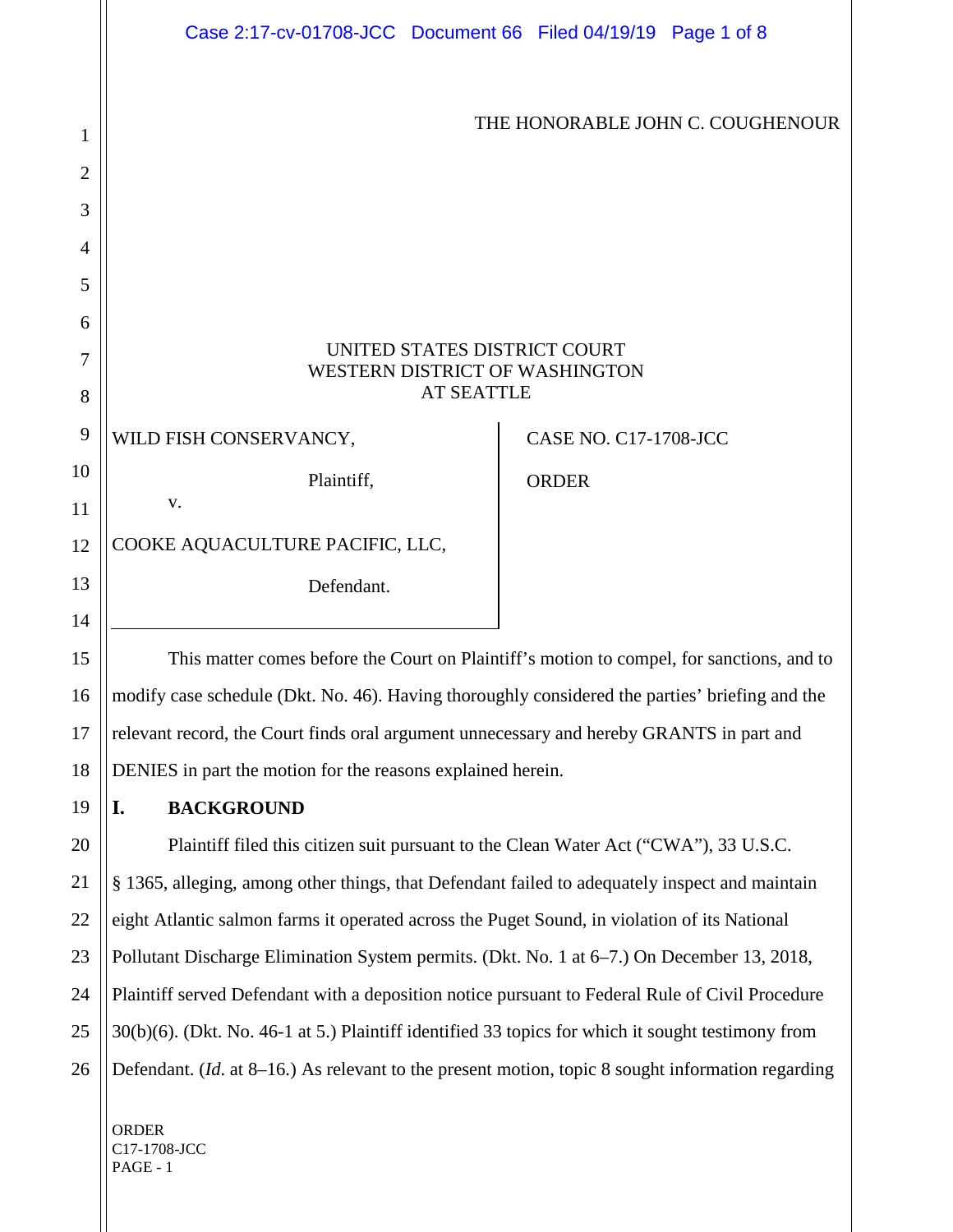inspections Defendant conducted on the anchoring components at each of its facilities.<sup>[1](#page-1-0)</sup> (*Id*. at 11.) Topic 10 sought information regarding any maintenance Defendant had undertaken at its facilities since 2012. (*Id*. at 12.) As part of its notice, Plaintiff also instructed Defendant to produce any documents related to inspections conducted during the relevant period. (*Id*. at 16– 17) (citing Fed. R. Civ. P. 34).

After conferring, the parties agreed that Defendant would be deposed for two days on February 28 and March 1, 2019. (*Id*. at 186.) Defendant designated its General Manager, Jim Parsons, to testify on its behalf. (*Id*. at 25.) In the days leading up to the deposition, Defendant produced more than 30,000 pages of documents, which were purportedly responsive to Plaintiff's Rule 34 request as well as to topics 8 and 10. [2](#page-1-1) (*Id*. at 209–13.) These documents included, for example, dive logs that appear to show the removal of dead fish from Defendant's facilities. (*Id*. at 289–313.)

Plaintiff asserts that Parsons was "unable and/or unwilling to testify on issues 8 and 10 identified in the deposition notice." (Dkt. No. 46 at 8.) Plaintiff states that Parsons was unable to identify, with any specificity, who conducted the anchor inspections at Defendant's facilities or when the inspections occurred. (*Id*. at 9.) Plaintiff further asserts that Parsons was unable to testify about whether Defendant's anchor inspections revealed a need for maintenance or repair. (*Id*.) Instead, Parsons repeatedly stated that the relevant information could be found in the records Defendant produced to Plaintiff prior to the deposition. (*Id*.; *see, e.g.*, Dkt. No. 46-1 at 126–27.)

Plaintiff asks the Court to re-open Defendant's deposition so that it can fully respond to questions regarding topics 8 and 10. (Dkt. No. 46 at 2.) In addition, Plaintiff asks for an award of

<span id="page-1-0"></span><sup>&</sup>lt;sup>1</sup> Topic 8 included over a dozen specific inquiries, such as "how and where the inspections were conducted, what dates the inspections were conducted, [and] who conducted the inspections . . . ." (Dkt. No. 46-1 at 11.)

<span id="page-1-1"></span> $2$  Defendant refused to bring physical copies of the documents to the deposition because they were too voluminous. (Dkt. No. 46-1 at 209–10.)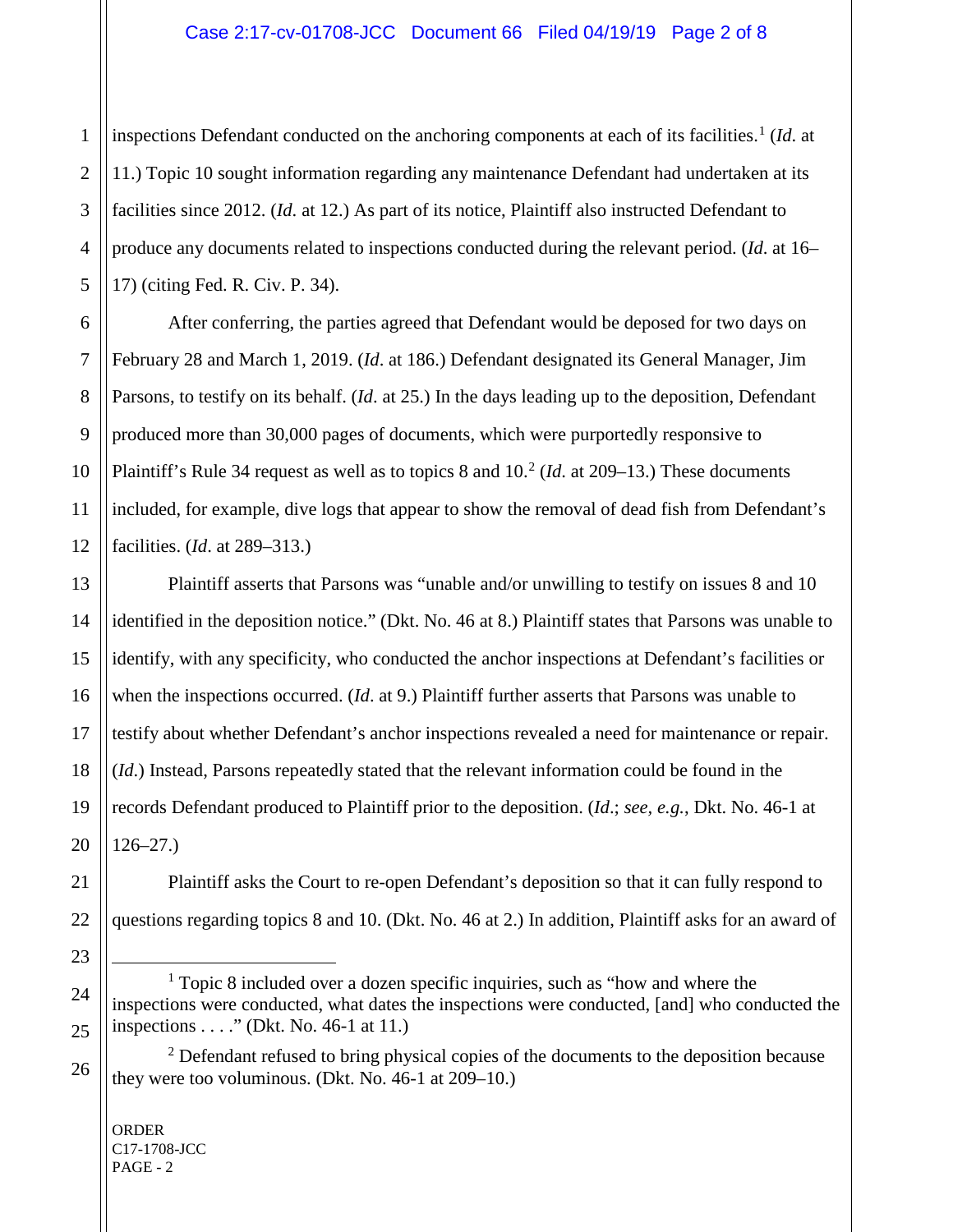fees for bringing this motion and for its expenses incurred in having to conduct an additional deposition. (*Id*. at 11–12.) Plaintiff also asks for a 45-day trial continuance based on Defendant's delay in providing timely discovery responses. (*Id*. at 12–13.) Defendant argues that Parsons was adequately prepared for his deposition, that an award of fees is not warranted, and that the Court should keep the current trial schedule. (*See* Dkt. No. 49.)

### **II. DISCUSSION**

# **A. Motion to Compel Additional Rule 30(b)(6) Deposition**

Pursuant to Federal Rule of Civil Procedure 30(b)(6):

[A] party may name as the deponent a public or private corporation, a partnership, an association, a governmental agency, or other entity and must describe with reasonable particularity the matters for examination. The named organization must then designate one or more officers, directors, or managing agents, or designate other persons who consent to testify on its behalf; and it may set out the matters on which each person designated will testify . . . . The persons so designated shall testify as to the matters known or reasonably available to the organization.

Fed. R. Civ. P. 30(b)(6). As one court has noted, a corporation has "a duty to make a

conscientious, good-faith effort to designate knowledgeable persons for Rule 30(b)(6)

depositions and to prepare them to fully and unevasively answer questions about the designated

subject matter." *Starlight Int'l, Inc. v. Herlihy*, 186 F.R.D. 626, 638 (D. Kan. 1999); *see also*

*Flowers v. Fred Hutchinson Cancer Research Ctr.*, Case No. C17-0989-JCC, Dkt. No. 75 at 7

(W.D. Wash. 2018) (holding that defendant failed to prepare a corporate designee who could not

answer questions regarding one out of thirty topics). A party may move for an order compelling

discovery where a Rule 30 deponent fails to answer questions. Fed. R. Civ. P.  $37(a)(3)(B)(i)$ .

Rule 37 instructs courts to treat a deponent's "evasive or incomplete" answer as a failure to answer. Fed. R. Civ. P. 37(a)(4).

The Court has read the relevant deposition transcript and concludes that Parsons was not adequately prepared to testify about the matters included in topics 8 and 10 of Plaintiff's deposition notice. (*See* Dkt. No. 46-1 at 64–150.) The following excerpt is characteristic of Parsons' answers to Plaintiff's questions concerning the inspection of anchoring components as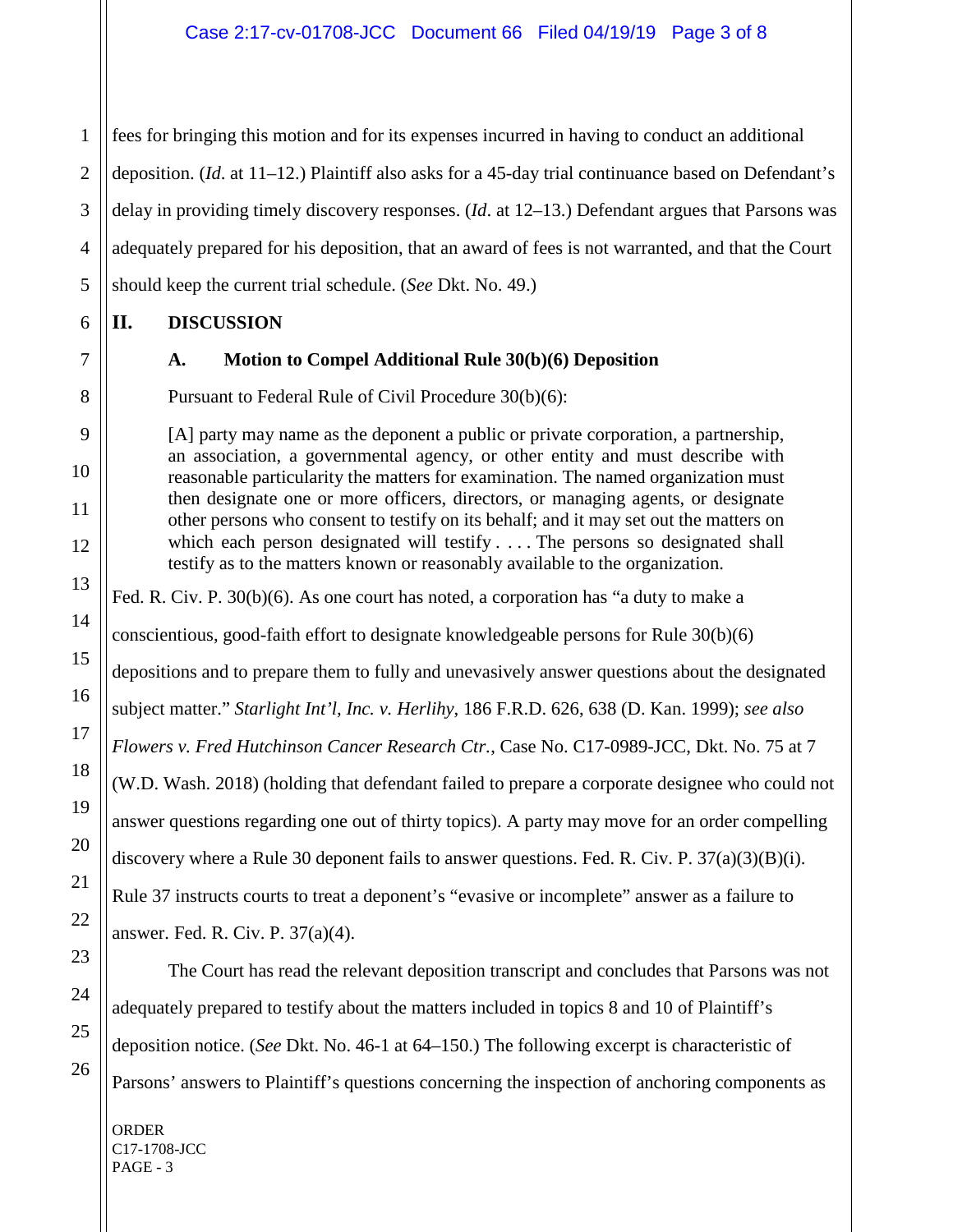# Case 2:17-cv-01708-JCC Document 66 Filed 04/19/19 Page 4 of 8

<span id="page-3-0"></span>

| $\mathbf{1}$ | described in topic 8:                                                                                                                                                                                                                                               |  |  |  |
|--------------|---------------------------------------------------------------------------------------------------------------------------------------------------------------------------------------------------------------------------------------------------------------------|--|--|--|
| 2            | <b>Counsel:</b> In 2018, did Cooke inspect all of the anchoring components at<br>Hope Island?                                                                                                                                                                       |  |  |  |
| 3            | Parsons: Yes.                                                                                                                                                                                                                                                       |  |  |  |
| 4<br>5       | <b>Counsel:</b> Did Cooke visually inspect those anchoring components in 2018<br>all the way down to the anchors?                                                                                                                                                   |  |  |  |
|              | Parsons: Yes.                                                                                                                                                                                                                                                       |  |  |  |
| 6            | <b>Counsel:</b> Are you able to identify who conducted those inspections?                                                                                                                                                                                           |  |  |  |
| 7<br>8       | <b>Parsons:</b> Again, they would be members of the dive crew at Hope Island.<br>Those names would be reflected in the dive logs.                                                                                                                                   |  |  |  |
|              | <b>Counsel:</b> Can you provide those names today?                                                                                                                                                                                                                  |  |  |  |
| 9<br>10      | <b>Parsons:</b> Those names are on company personnel lists and in the dive<br>records.                                                                                                                                                                              |  |  |  |
| 11           | <b>Counsel:</b> Can you provide the dates that those inspections occurred?                                                                                                                                                                                          |  |  |  |
| 12           | <b>Parsons:</b> Again, the same answer, those are on daily logs and dive records<br>and part of Cooke's knowledge.                                                                                                                                                  |  |  |  |
| 13           | <b>Counsel:</b> You're unable to provide the days when those inspections<br>occurred today?                                                                                                                                                                         |  |  |  |
| 14           | <b>Parsons:</b> I believe that I have. They are part of the record.                                                                                                                                                                                                 |  |  |  |
| 15           | <b>Counsel:</b> Your answer is that they are part of the record?                                                                                                                                                                                                    |  |  |  |
| 16           | Parsons: Yes.                                                                                                                                                                                                                                                       |  |  |  |
| 17           | $(Id.$ at $126-27.)3$ The following excerpt is characteristic of Parsons' answers to Plaintiff's                                                                                                                                                                    |  |  |  |
| 18           | questions concerning the need for repair of anchoring components as described in topic 10:                                                                                                                                                                          |  |  |  |
| 19<br>20     | Counsel: Do you know whether the underwater inspections of underwater<br>anchoring components at Hope Island in 2015 indicated a need to replace or repair<br>anchoring components?                                                                                 |  |  |  |
| 21<br>22     | Parsons: Again, that company knowledge would be reflected in the vessel<br>repair logs. If indeed a problem was found, those anchors are then brought to the<br>surface and repaired. If a problem isn't noted, the inspection is simply noted on the<br>dive logs. |  |  |  |
| 23<br>24     | <b>Counsel:</b> So you are not able to answer whether or not any notes indicated<br>a need for repairs or replacements in 2015 of the anchoring components?                                                                                                         |  |  |  |
| 25<br>26     | <sup>3</sup> The Court omitted two form-of-the-question objections interposed by defense counsel<br>during this exchange. (See Dkt. No. 46-1 at 126-27.)                                                                                                            |  |  |  |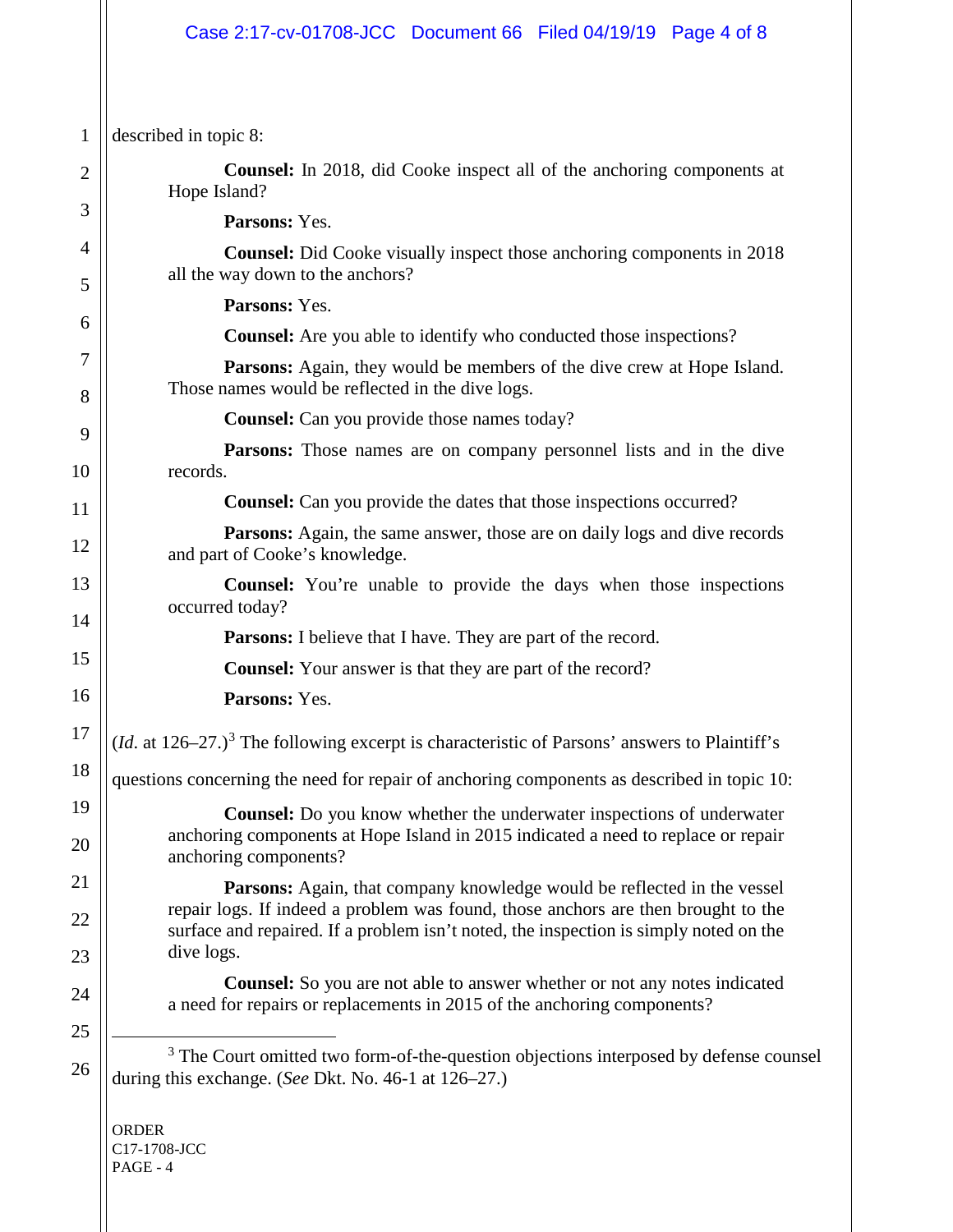**Parsons:** The company knowledge would reflect that and would have been provided to you.

**Counsel:** You're not able to testify as to that today?

**Parsons:** I'm not testifying personally. I'm testifying on behalf of Cooke Aquaculture Pacific. And the full company knowledge is reflected in the record.

(*Id*. at 133) (*see also id.* at 144).

Parsons' answers to the above questions were evasive because they failed to provide a responsive answer and instead vaguely referred Plaintiff to various documents "in the record." (*See id.* at 60–148.) As an initial matter, a Rule 30(b)(6) deponent does not meet his or her duty to testify to a corporation's knowledge simply by pointing opposing counsel to other discovery documents that have been produced. *Great Am. Ins. Co. of N.Y. v. Vegas Const. Co.*, 251 F.R.D. 534, 539 (D. Nev. 2008) ("[A] corporation may not take the position that its documents state the company's position.").

Parsons' repeated references to documents in the record were particularly evasive in light of the way in which Defendant produced those documents to Plaintiff. Just days before the deposition, Defendant inundated Plaintiff with over 30,000 documents that it suggested were relevant to topics 8 and 10. (Dkt. Nos. [4](#page-4-0)6 at 6, 46-1 at  $209-13$ .)<sup>4</sup> Having reviewed dozens of the documents that Defendant and Parsons suggested were responsive to the topics of anchor inspections and maintenance, the Court finds that it is not facially clear how the documents address those topics. (*See, e.g.*, Dkt. No. 46-1 at 290–313, 315–27.) The Court would be more understanding of Defendant's position that Plaintiff's counsel should have presented Parsons with the responsive documents during the deposition had Defendant not engaged in eleventh hour disclosure and been clearer about how the documents related to Plaintiff's deposition topics.

The combination of Defendant's last-minute disclosure of documents and Parsons' references to documents in "the record" frustrated Plaintiff's ability to develop testimony

<span id="page-4-0"></span><sup>&</sup>lt;sup>4</sup> It also appears from the record that Plaintiff sought much of this information for approximately a year through the use of interrogatories, requests for production, and requests for admission. (*See* Dkt. No. 25-1 at 33–35.)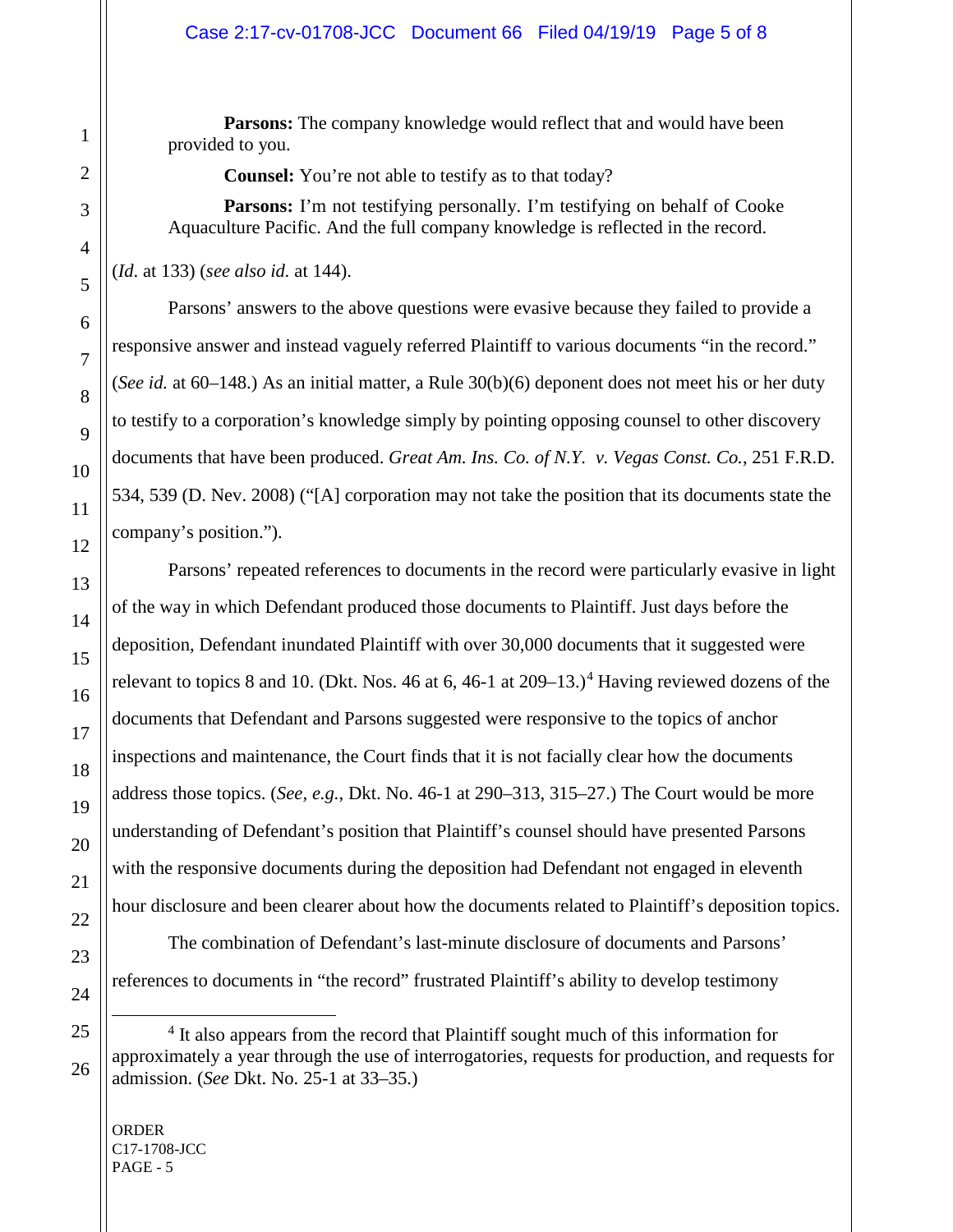1 regarding topics 8 and 10. With regard to those topics, Defendant did not meet its duty under Rule 30(b)(6) to prepare Parsons to fully and unevasively answer questions. Pursuant to Rule 37, Plaintiff shall be allowed to depose Defendant for one additional day not to exceed seven hours.

# **B. Motion for Fees**

When a court grants a Rule 37 motion to compel it must "require the party or deponent" whose conduct necessitated the motion, the party or attorney advising that conduct, or both to pay the movant's reasonable expenses incurred in making the motion, including attorney's fees." Fed. R. Civ. P.  $37(a)(5)(A)$ . However, such sanctions are not warranted if:

(i) the movant filed the motion before attempting in good faith to obtain the disclosure or discovery without court action;

(ii) the opposing party's nondisclosure, response, or objection was substantially justified; or

(iii) other circumstances make an award of expenses unjust.

Fed. R. Civ. P. 37(a)(5)(A)(i)–(iii). The Court may also require a corporate defendant to pay for the costs of reconvening a Rule 30(b)(6) deposition. *See Lains v. Am. Family Mut. Ins. Co.*, Case No. C14-1982-JCC, Dkt. No. 172 at 3 (W.D. Wash. 2016).

While the Court has found that Defendant failed to adequately prepare Parsons to answer questions regarding topics 8 and 10, the Court does not believe that Parsons was so ill-prepared that an award of expenses or other monetary sanctions is appropriate. Plaintiff provided Defendant with 33 deposition topics, most of which had numerous subtopics. (*See* Dkt. No. 46-1 at 8–16.) Plaintiff has only demonstrated that over the course of two days, Parsons provided evasive answers regarding 2 out of 33 topics. Additionally, Defendant states that Parsons spent approximately 100 hours preparing for the deposition. (Dkt. No. 50 at 2.) Under the circumstances, the Court finds that an award of expenses or other monetary sanctions would be unjust. *See* Fed. R. Civ. P. 37(a)(5)(A)(iii). Therefore, Plaintiff's motion for attorney fees and expenses is DENIED.

//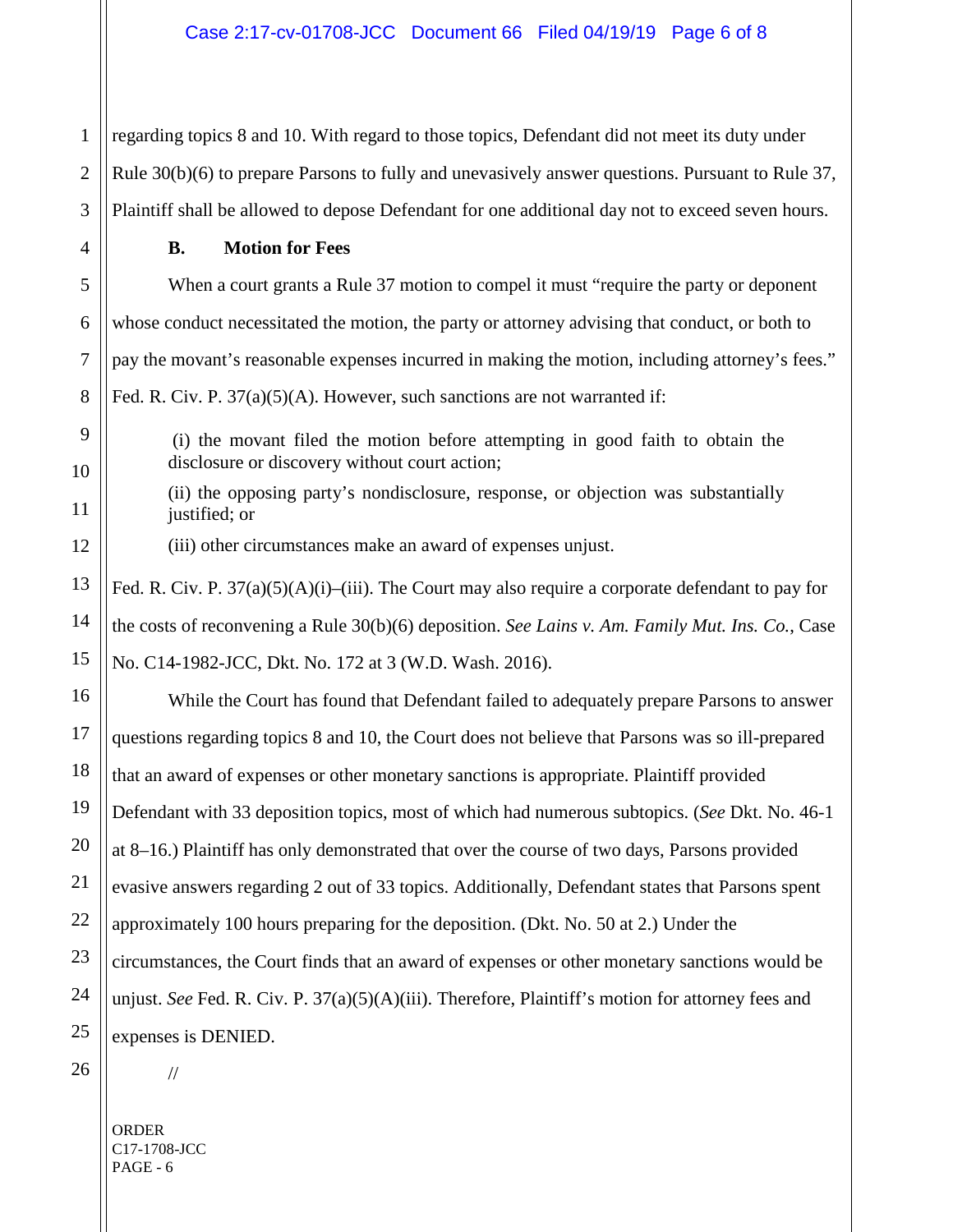#### **C. Motion to Continue Trial**

Pursuant to Federal Rule of Civil Procedure 16(b)(4), a court's scheduling order can be modified "only for good cause and with the judge's consent." The good cause standard "primarily considers the diligence of the party seeking amendment. The district court may modify the pretrial schedule if it cannot reasonably be met despite the diligence of the party seeking the extension." *Johnson v. Mammoth Recreations, Inc.*, 975 F.2d 604, 609 (9th Cir. 1992) (citation and internal quotation marks omitted).

Here, Plaintiff has demonstrated good cause to continue the current case schedule. All expert disclosures are currently due by April 26, 2019, discovery closes on May 24, 2019, and trial is scheduled for September 23, 2019. (*See* Dkt. No. 20.) Defendant's delay in producing discovery has prevented Plaintiff from adequately preparing its expert witness within the current case deadlines. (*See* Dkt. No. 46 at 12–13.) The need for an additional Rule 30(b)(6) deposition provides another justification for a continuance. The Court finds that Plaintiff cannot meet the current case deadlines notwithstanding its diligence. Therefore, Plaintiff's motion to modify case schedule is GRANTED.

#### **III. CONCLUSION**

For the foregoing reasons, Plaintiff's motion to compel, for sanctions, and to modify case schedule (Dkt. No. 46) is GRANTED in part and DENIED in part. In accordance with the Court's order:

1. Plaintiff may depose Defendant for one additional day not to exceed seven hours. Plaintiff shall be limited to asking questions regarding topics 8 and 10 as listed in its notice of deposition (Dkt. No. 46-1 at 11–12.) The deposition shall be noted for no later than June 30, 2019.

2. Plaintiff's request for fees and expenses is DENIED.

3. The bench trial currently scheduled for September 23, 2019, is hereby CONTINUED to December 2, 2019. No later than April 26, 2019, the parties shall file a joint motion

ORDER C17-1708-JCC PAGE - 7

1